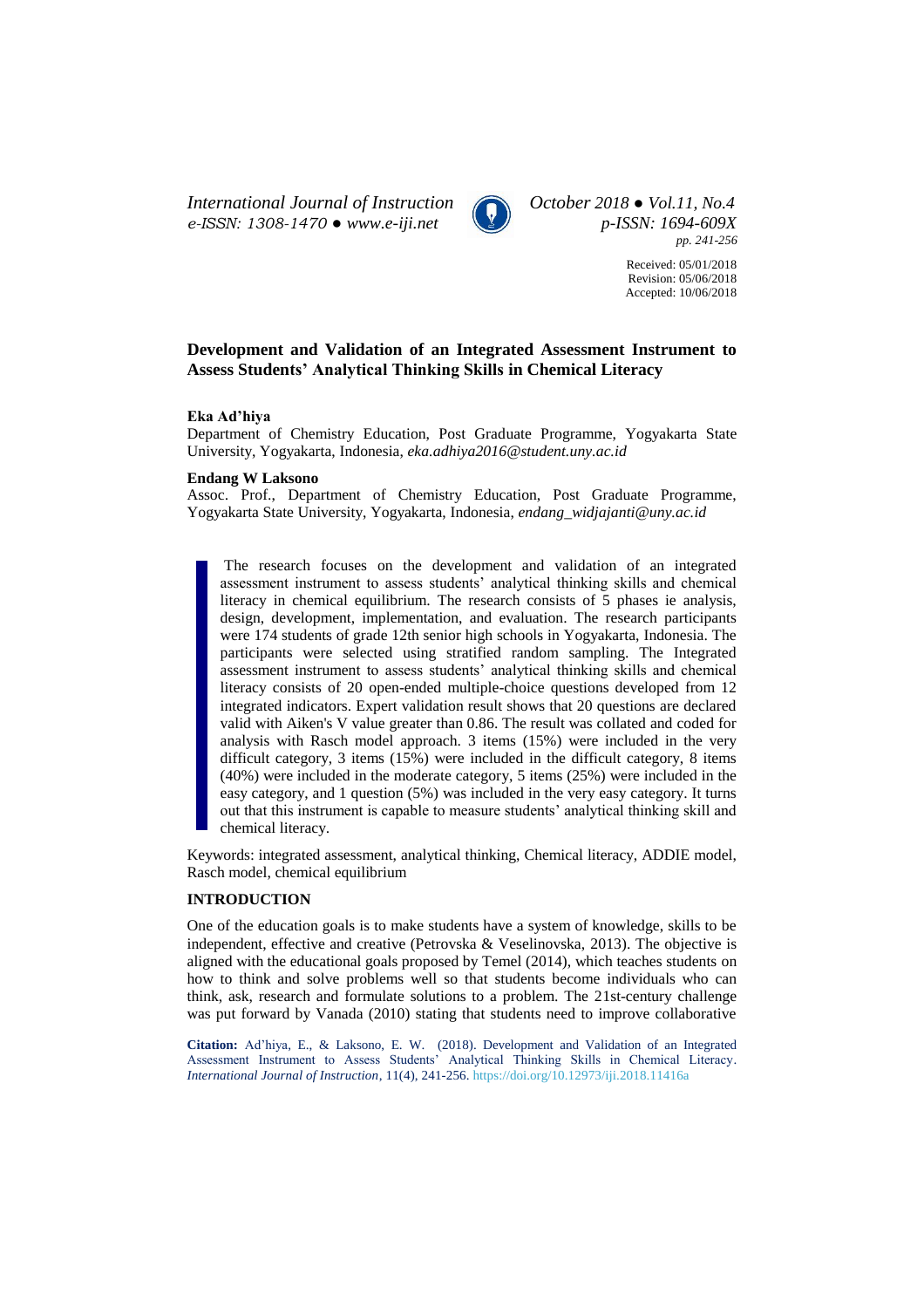skills and creative, analytical and practical thinking skills. Moreover, the role of highlevel thinking skills in modern times is not only a progression of facts and concepts, but it must be a person's ability to solve problems as his contribution to society (Lateef, Dahar & Latif, 2016).

Anwar & Mumthas (2014) state that one aspect of a person's intelligence success is the analytical thinking skill. In fact, however, the score of student achievement in Indonesia is still at a medium and low level. This is in line with the results of Trends in International Mathematics and Science Study (TIMSS) in 2015, which shows that the average score of learning achievement on the subjects of mathematics and science students in Indonesia is 397, lower than the average TIMSS score overall country of 500. The students' achievement in math and science subjects in Indonesia is at a very high level (1%), High (6%), Medium (24%) and low (55%). This shows that students in Indonesia are at a medium and low level of achievement and that there is a need to develop students' cognitive abilities to be at higher level.

Celik (2014) stated that changes in knowledge and technology occur quickly and affect society. Therefore, an understanding of the facts of science and the relationship between knowledge, technology, and society is necessary. The ability to apply knowledge to everyday life is called as science literacy. The 2015 result of the Program for International Students Assessment (PISA) shows that the average science literacy score of 15-year-old students is 403, while the average science literacy scores of all countries that follow this assessment program are 493, with the score of Indonesia including 10 countries with the lowest science literacy score. This indicates that assessment instruments for measuring high-level thinking skills are essential. The questions on assessment instruments work not only to evaluate students' understanding, but also stimulate students to think. This corresponds with the statement put forward by Santhitiwanich, Pasiphol, Tangdhanakanond (2013) stating that a specific test is required that teachers will use to measure and assess students' analytical thinking skills.

Montaku, Kaittikomol & Tiranathanakul (2012) stated that low student scores are due to low intentions in conducting tests and exams using analytical thinking-oriented questions. It is in line with the statement of Fensham & Bellochi (2013) that the most of the assessment of learning outcomes in science still focus on low-level thinking skills, where the questions given by teachers to students are still memorizing without thinking. This is consistent with the result of preliminary observation in high school students, which shows the result that 19.3% of students stated strongly agree, 57.89% of students stated agree and 22.8% of students stated disagree that the problem given by the teacher is in the form of memorization. And the results of the questionnaire also showed that 17.5% of students stated strongly disagree, 78.9% of students said disagree, 3.5% of students agreed that the evaluation of the teacher given in the form of a matter of reasoning. It means that teachers in schools only use assessment instruments that measure rote or other low-level thinking skills. This suggests that an assessment instrument that can measure high-level thinking skills is necessary.

Shwartz, Benz-vi & Hofstein (2006) explains that science literacy is one of the science Education goals, and it requires a new standard of content, pedagogy, and assessment.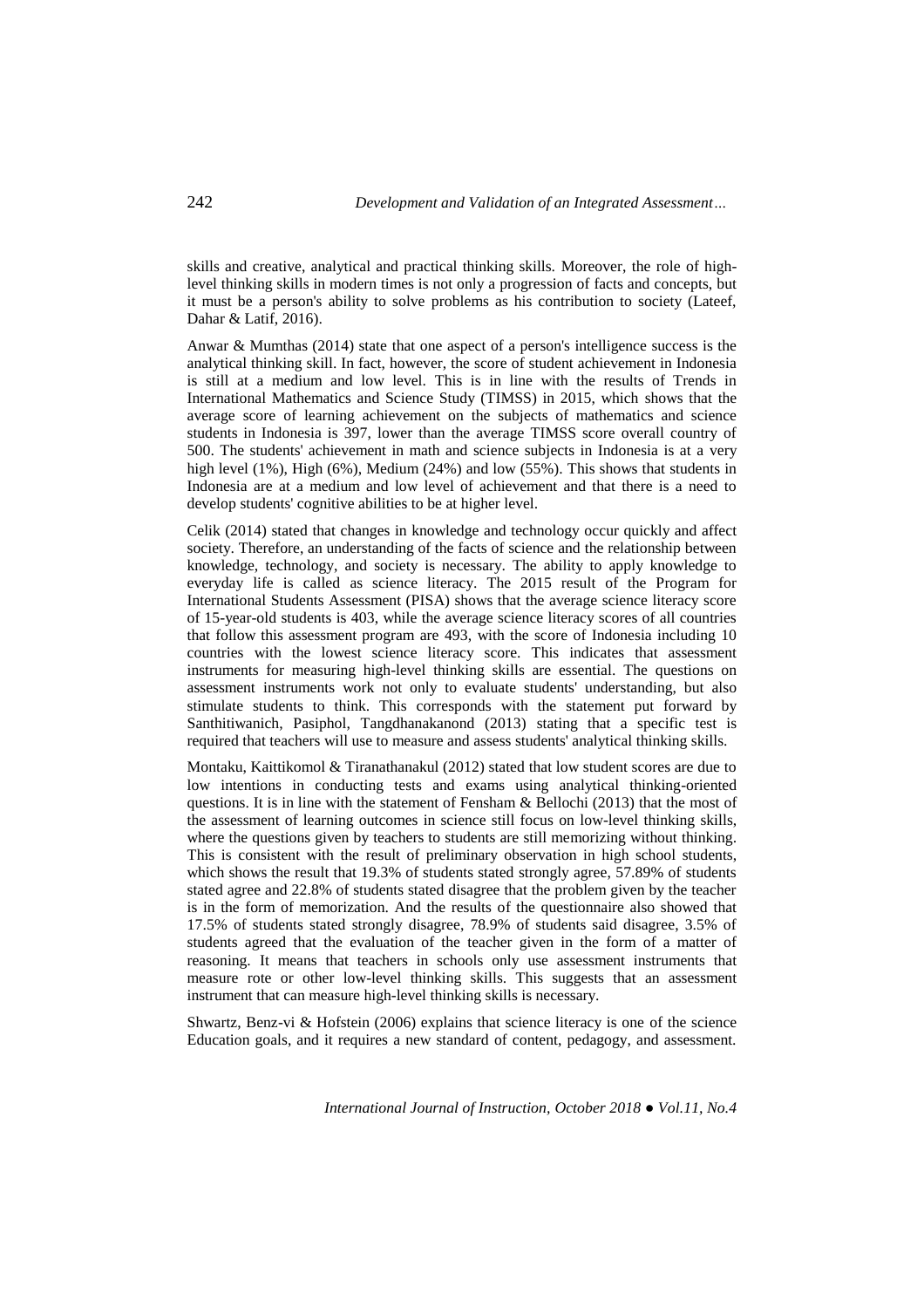# *Ad'hiya & Laksono* 243

Based on this, it can be concluded that a measuring instrument is needed to measure students' chemical literacy. But in reality, there are still a few teachers who provide the evaluation questions related to everyday life. This is consistent with the result of preliminary observation on high school students, showing the result of 52.63% student express disagree, 3.5% student express disagree, 38.6% agree and 5.2% student expressly agree that evaluation question was given by the teacher related to the problems of everyday life. It means that teachers only use theoretical assessment instruments without relating to real life. This indicates that the assessment instrument that contains literacy is necessary. Because of the lack of an instrument that teachers can use, teachers often use only an assessment instrument that does not know the level of ability to be measured.

There is a relationship between analytical thinking skills and chemical literacy, as Cigdemolu & Geban  $(2015)$  suggests, which states that a person with chemical literacy will be able to increase the frequency of asking, searching for information and using it when needed, and can analyze the advantages and disadvantages associated with the position in the debate. Based on the above, an integrated measuring instrument is needed to measure both aspects of analytical thinking and chemical literacy. The integrated assessment in this study is a form of assessment that can measure the skills of analytical thinking and also aligned can measure the level of student's chemical literacy.

The development of integrated assessment instruments in this study focused on chemical equilibrium materials. The selection of this material is based on the fact that this material is related to everyday life, but a matter used in very little judgment that has linked matter with life. In addition, the question that many used in the form of calculations that constitute the cognitive domain of the application has not yet reached the higher cognitive domain of analysis. Based on this, the researchers felt it was important to develop an integrated assessment instrument that could measure students' analytical thinking and chemical literacy skills on chemical equilibrium materials.

# **LITERATURE**

#### **Integrated Assessment**

El-Yassin (2015) states that integrated assessments should be made in educational institutions, as these assessments are important ways to improve student learning outcomes. Moreover, McPhun (2010) explained that integrated assessment is a process of combining and integrating various learning outcomes into a series of simple, realistic and based cases. It is reinforced with Bourke and Mentis (2014) statement that the integrated assessment framework shows how different approaches can be aligned with specific goals, and further SAQA (2005) explains that there are several key elements in the integrated assessment, ie need to demonstrate the competencies applied, including the provision of evidence of results; Link assessment to define goals (standards and qualifications); The context in which the assessment should be done is key; practicality and efficiency of assessment are important; integrated assessment should add value to student learning; Relating theory to practice makes integrated judgments more authentic and coherent to be used as a method of assessment of learning; integrated assessment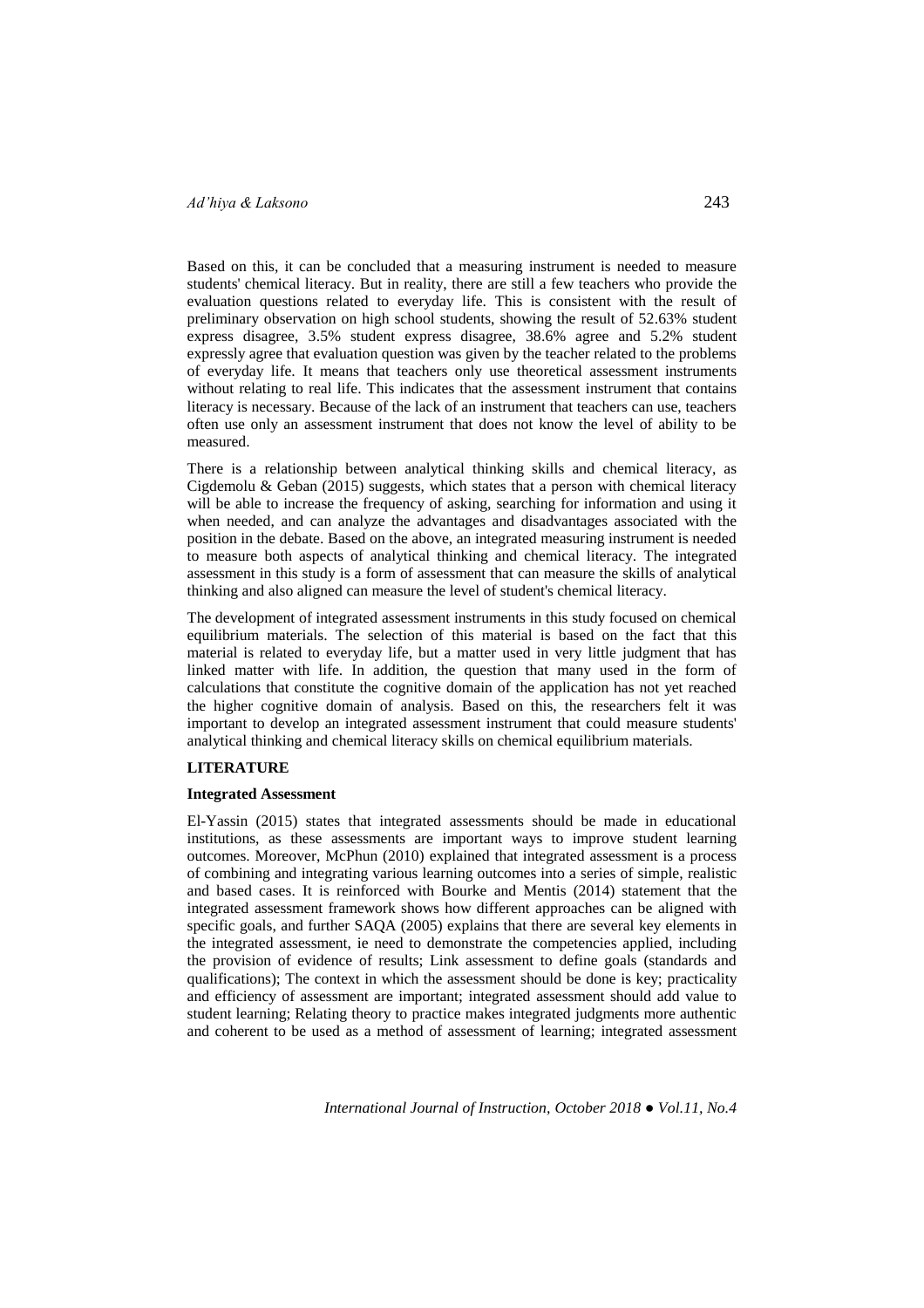should make a variety of assessment instruments in which more than one model of learning is assessed; integrated assessment is an appropriate way to assess the extent to which learners can integrate concepts, ideas and actions; assessment of integration is the assessment of knowledge, skills, and personal qualities.

## **Analytical Thinking Skills**

The definition of analytical thinking is explained by Art-in & Sitthipon (2012), analytical thinking is a competency in identifying and classifying different aspects that can be objects, stories or events, and find relationships of those aspects. Meanwhile, Chonkaew (2016) states that students with analytical thinking skills can express their concepts understanding and implement their knowledge. Other definition, analytical thinking skills are a process of the mental formation used to determine the solution of a problem (Anwar & Mumthas, 2014). Furthermore, the indicators for analytical thinking skills explained by Ramirez & Ganaden (2008) that are differentiating, organizing and attributing. Differentiating is differentiate a relevant sections with irrelevant and unimportant sections, organizing is determined how an element fits with its structure, and attributing is determined the point of view, the value or purpose underlying the existence of an element.

Based on these matters, it is concluded that the analytical thinking skill is the competence in differentiating, organizing and relating an object, theory, problem or event, and can determine the relation of those aspects based on certain reason, principle or function.

# **Chemical Literacy**

Jurecki & Wander (2012) defines sciencetific literacy as recognizing the natural world, understanding the key concepts and principles of science, possessing scientific reasoning capacity, and being able to use scientific knowledge for personal or social purposes. The definitioon of literacy of science also stated in the OECD (2013), PISA defines literacy as the ability to connect issues or problems related to science, and ideas in science. Moreover, literacy of science is the ability to understand the process of science and interpret the scientific information contained in everyday life (Fives, Huebner, Birnbaum & Nicolich, 2014).

A person who has the ability of science literacy will be able to understand science and the relationship of science with society and the environment, and can know the concepts, laws, theories and basic principles of chemistry and can use the skills of the scientific process (Turiman, Omar, Daud & Osman, 2012). Based on that, then someone with chemical literacy must understand the basic concepts of science because chemistry is a branch of science and in it, there are theories that are able to explain the natural world, and the knowledge gained from chemistry can be transferred and applied to other topics in science and technology. A person with chemical literacy must know the basic purpose of chemistry. This includes the chemical principles that teach us to understand macroscopic phenomena by interpreting the microscopic and symbolic levels of chemistry. A person that have chemical literacy must be able to use knowledge in everyday life.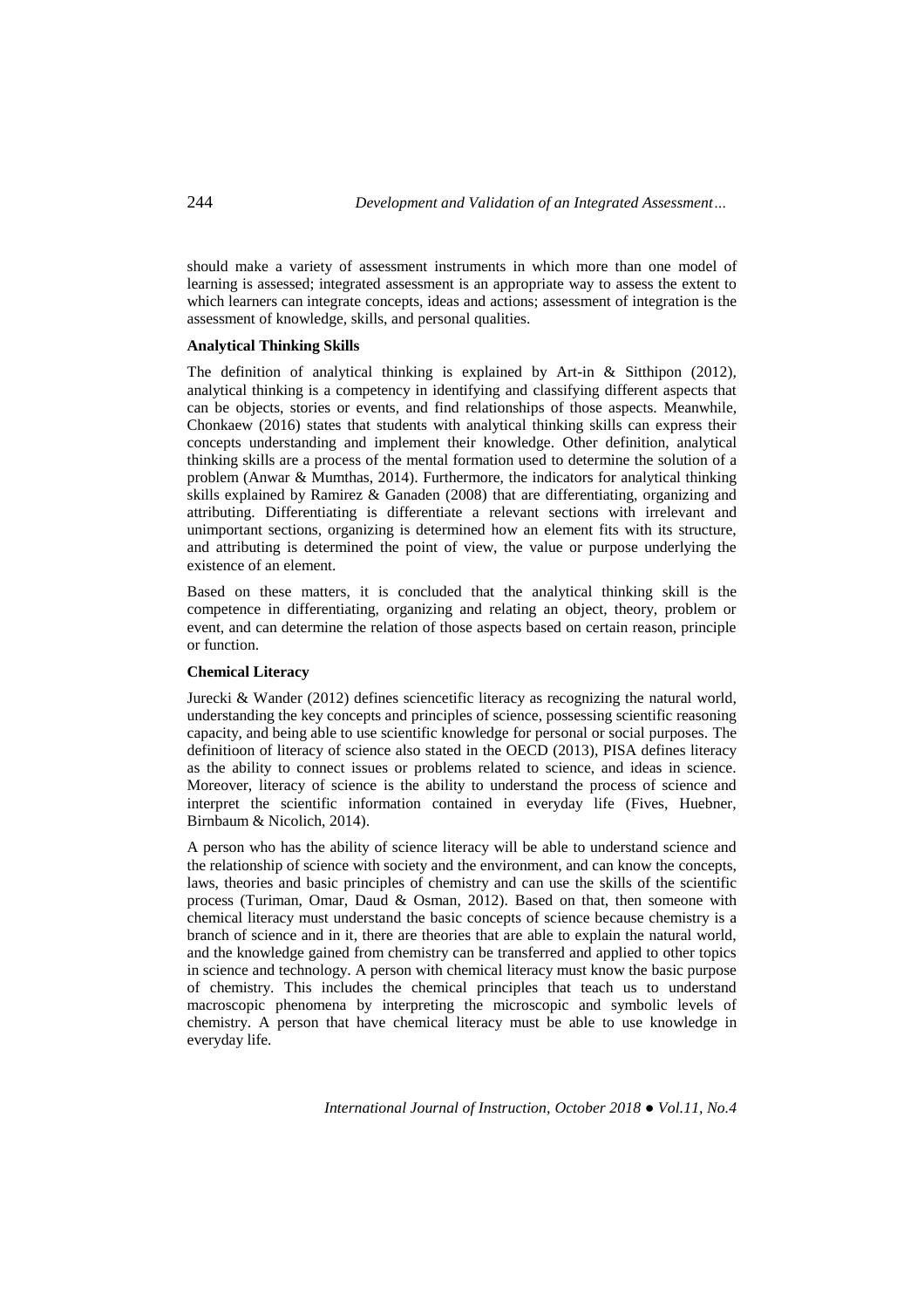Chemical literacy can explain as the ability to understand the concept of chemistry and connect the concepts to explain the relationship between the chemical concepts with phenomena, problems or facts that exist in everyday life, which is shown by three aspects of explaining the phenomenon by using the concept of chemistry, using a chemical understanding of problem solving and analyzing the strategies and benefits of chemical applications.

# **METHOD**

## **Design and Model**

This research design is Research and Development (R & D) and adapting the ADDIE model which consists of five phases; these are analysis, design, development, implementation, and evaluation. This model was chosen because this study aims to develop an integrated assessment instrument and further determine the quality of the instruments that have been developed.

## **Procedure**

The first phase is *analysis*. At this stage, an analysis of the chemical equilibrium material domain in the chemical education curriculum is based on the regulation of the ministry of education and culture. In addition, at this stage also analyzed indicators of analytical thinking skills and indicators of chemical literacy from various literatures. So at this stage, there are three kinds of indicators, namely the indicator of chemical equilibrium material, the indicator of analytical thinking skill and the chemical literacy indicator.

The second phase is *design*. At this stage, the design of the form of assessment instrument will be developed. The design of the instrument starts from the determination of an indicator called as an integrated indicator (integration of chemical equilibrium material indicators, indicators of analytical thinking and chemical literacy indicators). This integrated indicator will serve as a reference in the process of developing an integrated assessment instrument. The integrated assessment instrument must be completed by scoring techniques. The scoring technique design must also be determined in accordance with the shape of the instrument to be developed. The third phase is the *development* of items on integrated assessment instruments and scoring guidelines in accordance with designs that have been determined.

The fourth phase is *implementation*. At this phase, an empirical test of integrated assessment instruments has been developed. Empirical tests are performed for 90 minutes. Each participant was given an integrated assessment instrument sheet on chemical equilibrium material and an answer sheet. Implementation of empirical tests was conducted after classroom learning on chemical equilibrium (Formative test). The last phase is the *evaluation*, the process of determining the quality of integrated assessment instruments based on the results of empirical tests. Guideline for tasks and outputs for each phase are summarized in table 1.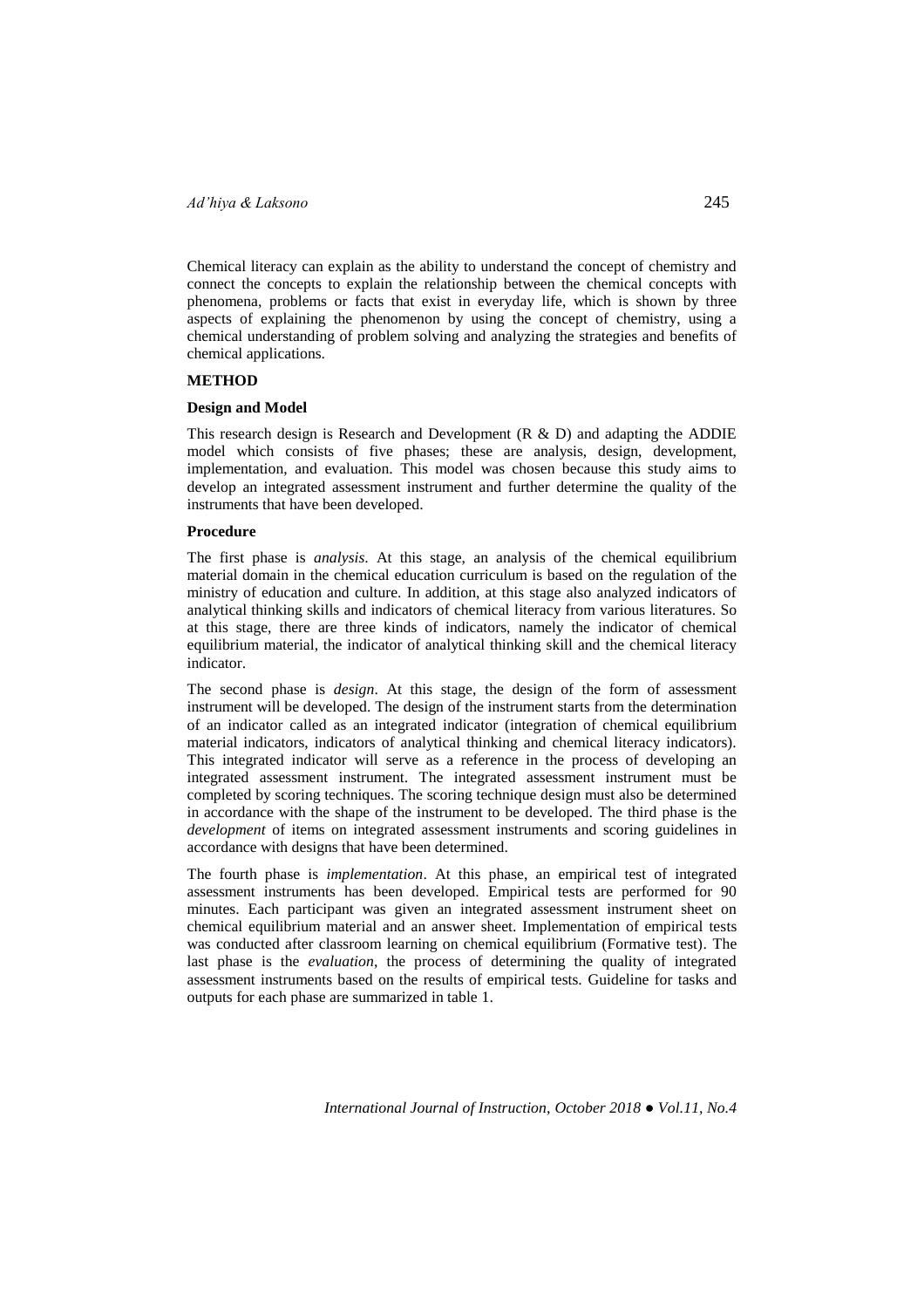246 *Development and Validation of an Integrated Assessment…*

| Table 1                                       |  |  |
|-----------------------------------------------|--|--|
| Guideline for tasks and outputs of each phase |  |  |

| Phase          | <b>Tasks</b>                                  | Outputs                                                                     |
|----------------|-----------------------------------------------|-----------------------------------------------------------------------------|
| Analysis       | - the student needs analysis                  | - profile of student needs                                                  |
|                |                                               | - standard competence analysis - indicator of chemical equilibrium material |
|                |                                               | - analysis of analytical thinking-indicators of analytical thinking skills  |
|                | skills                                        | -indicators of chemical literacy                                            |
|                | - analysis of chemical literacy<br>indicators |                                                                             |
| Design         | - design the instrument form                  | - instrument form                                                           |
|                | - design product indicators                   | - integrated indicators                                                     |
|                | - design scoring methods                      | - coring guidelines                                                         |
| Development    | - develop a product                           | - integrated<br>assessment<br>instrument<br>to                              |
|                |                                               | measure analytical thinking skill and                                       |
|                |                                               | chemical literacy on chemical equilibrium                                   |
| Implementation | - expert validation                           | - data validation                                                           |
|                | - an empirical test                           | - student comment and data                                                  |
| Evaluation     | - interpret test results                      | -quality of product                                                         |

# **Participant and Sampling Technique**

The participants are required to be involved only in the implementation phase, which is the empirical test of integrated assessment instruments. The participant was selected using stratified random sampling based on the school's ranking (high, moderate and low) on the national exam results. The participant is expected to be representative of all levels, so then all students at every level can use the product. Participants consist of 174  $12<sup>th</sup>$  graders from the senior high school in Yogyakarta, Indonesia.

# **Data Collection Tools**

Data collection tools used in the validation process content is a *validation sheet*. The validation sheet contains integrated indicators and integrated assessment instrument items. This validation sheet also provides a column for validator (expert) to determine the match between the indicator and the developed item, and also provided a column for expert criticism and suggestions to refine the integrated assessment instrument already developed. *Integrated assessment instruments* are also used as data collection tools to determine the results of the evaluation phase, which is the determination of quality.

## **Data Analysis Technique**

Qualitative analysis is used to analyze chemical equilibrium indicators, analytical thinking skills indicators, and chemical literacy indicators. Qualitative analysis will be explained descriptively. The quality of integrated assessment instruments that have been developed, analyzed quantitatively. The quality of the instrument is seen from the validity, reliability, item difficulty.

The first quantitative calculation of content validity performed by expert judgement was analyzed by Aiken's V. Furthermore, the results of the implementation phase were analyzed using Rasch model approach. The results of this calculation are constructed the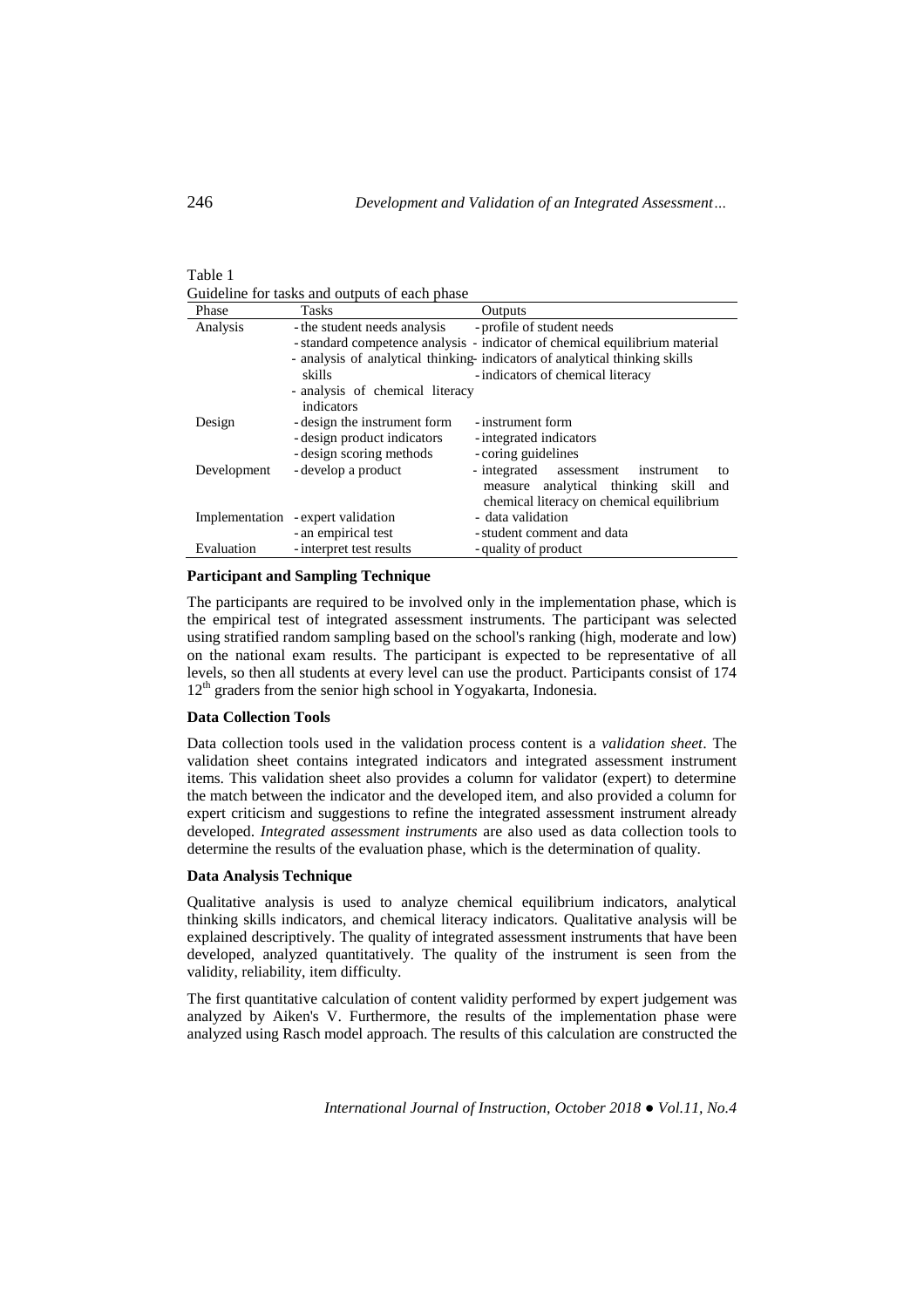validity, factor analysis, difficulty level, test information function, and reliability. Construct validity was analyzed using the result of anti-image value and factor analysis was analyzed from the eigenvalue of the correlation matrix. The difficulty level of the item was analyzed using the Winstep program on the output item entry. And the test reliability was calculated by looking at the intersection curve of the information function and the standard error of estimation.

# **FINDINGS AND DISCUSSION**

**ANALYSIS PHASE**: In this phase, there are three analyzes: basic competence analysis, indicators of Analytical thinking skills analysis and chemical literacy indicators analysis.

#### **Basic Competence Analysis**

The core competencies are explained in more detail by the existence of basic competencies, where each core competency consists of two basic competencies. Basic competencies for the first competence are 1) Analyze the factors that influence the shift in equilibrium direction applied in the industry, and 2) Determine the quantitative relationship between the reactants with the reaction product of an equilibrium reaction. Basic competencies for the second competence are 1) Design, perform, and conclude and present experimental results of factors affecting the shift in equilibrium direction, and 2) Solve problems related to the quantitative relationship between reactants with the reaction results of an equilibrium reaction.

#### **Analysis of analytical thinking skills indicators**

Indicators of analytical thinking skills are differentiating, organizing and attributing (Ramirez & Ganaden, 2008). The product characteristics for each indicator of analytical thinking skills are presented in table 2:

Table 2

| Indicators of analytical thinking skills                                       |                                                                         |  |  |  |  |  |
|--------------------------------------------------------------------------------|-------------------------------------------------------------------------|--|--|--|--|--|
| No Indicator                                                                   | <b>Product Characteristic</b>                                           |  |  |  |  |  |
| Differentiating                                                                | Presented problems or phenomena and students are expected to            |  |  |  |  |  |
|                                                                                | determine a true element, which can be distinguished from other         |  |  |  |  |  |
|                                                                                | elements based on the theory of matter of chemical equilibrium and the  |  |  |  |  |  |
|                                                                                | relevance of it with the problem or phenomenon revealed.                |  |  |  |  |  |
| Organizing                                                                     | Presented problems or phenomena and students are expected to            |  |  |  |  |  |
|                                                                                | determine an element in accordance with the structure of the problem or |  |  |  |  |  |
|                                                                                | phenomenon is based on the theory of chemical equilibrium material.     |  |  |  |  |  |
| Presented the problem or phenomena and students are expected to<br>Attributing |                                                                         |  |  |  |  |  |
|                                                                                | determine the value or purpose that became the basis of an element,     |  |  |  |  |  |
|                                                                                | which is in accordance with the theory of chemical equilibrium matter.  |  |  |  |  |  |

## **Analysis of chemical literacy indicators**

Indicators of chemical literacy are explaining the phenomena using chemical concepts, using chemical understanding in problem-solving and analyzing strategies and benefits of chemical applications (Shwartz*,* Ben-Zvi, & Hofstein, 2005). The product characteristics for each chemical literacy indicator are presented in table 3: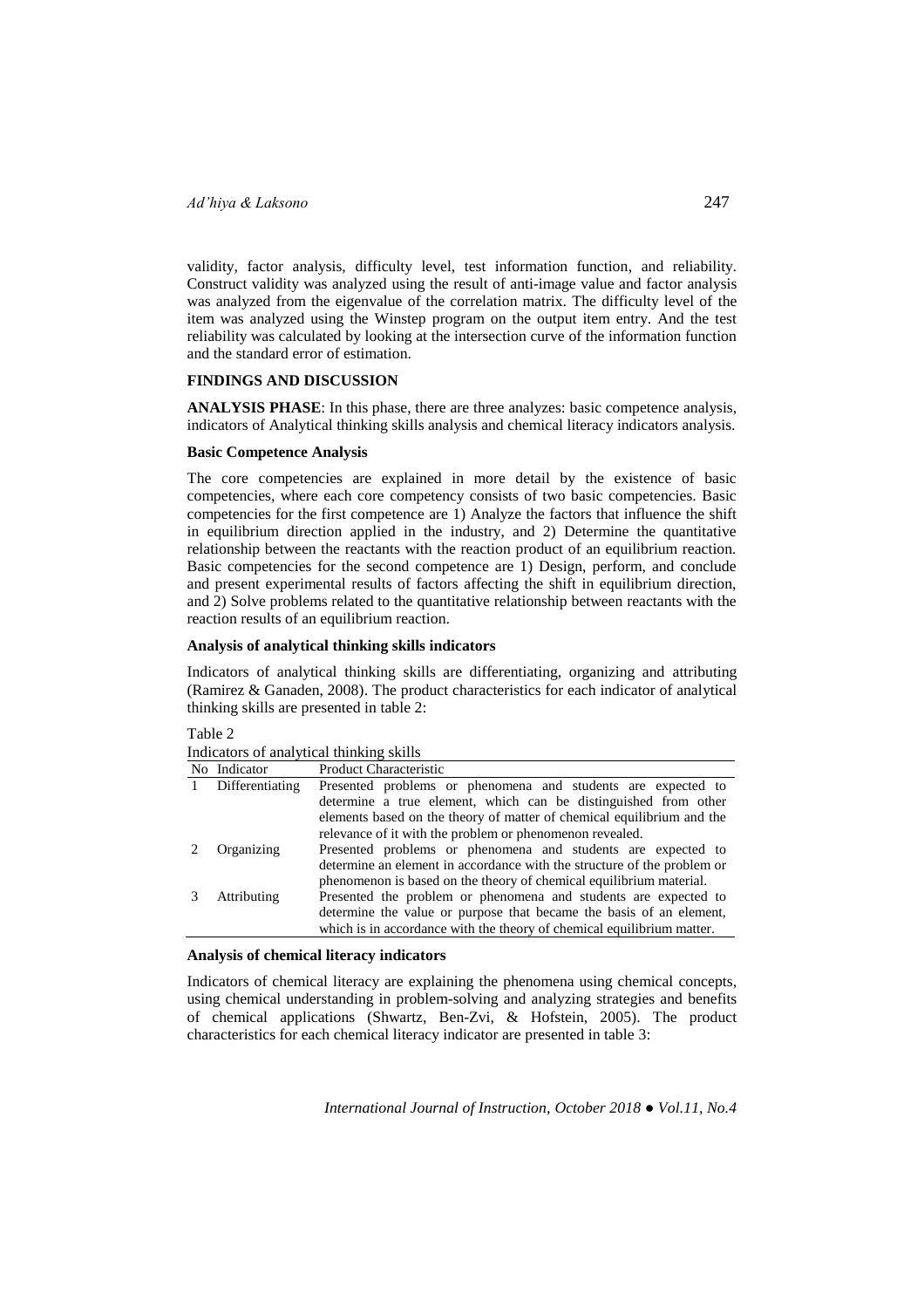Table 3 Indicators of chemical literacy

| No. | Indicator                | Product Characteristic                                                                        |
|-----|--------------------------|-----------------------------------------------------------------------------------------------|
|     | Explain the              | Presented phenomena that occur in everyday life related to chemical                           |
|     | phenomenon with the      | equilibrium material, so that students are expected to explain the                            |
|     | concept of chemistry     | phenomenon by using the concept of chemistry that is owned                                    |
|     | Using a Chemical         | Presented an issue related to the chemical equilibrium constant,                              |
|     | understanding to solve   | students are expected to use a chemical understanding of the chemical                         |
|     | the problems             | equilibrium constant in solving the problem                                                   |
| 3   | analyzing the strategies | Presented an issue related to the chemical equilibrium constant,                              |
|     |                          | of Chemical application students are expected to use a chemical understanding of the chemical |
|     |                          | equilibrium constant in solving the problem                                                   |

The analysis phase is the foundation of all phases in the development process (Muruganantham, 2015). The analysis phase is in line with Obizoba (2015) that stated objective of identifying problems, objectives, content and context, so that the results of this phase of analysis will make it easier to identify the problems and processes needed to improve the input at the design stage.

**DESIGN PHASE**: This phase aims to develop a grid of questions based on core competence and basic competence of chemical equilibrium materials, as well as the indicators of analytical thinking and chemical literacy indicators. The integration of these three indicators namely integrated indicators. The integrated indicators in this study consist of 12 indicators, which are described in detail in table 4.

#### Table 4

#### Integrated indicators

#### No Integrated Indicators

- 1 Be able to distinguish the meaning of equilibrium in the phenomenon of a chemical equilibrium reaction 2 Be able to relate the meaning of chemical equilibrium in the phenomenon of a chemical equilibrium
- reaction 3 Be able to distinguish the quantitative relationship of reactants and reaction products in the phenomenon
- of a chemical equilibrium reaction
- 4 Be able to organize the quantitative relationship of reagents and reaction products in solving the problem of a chemical equilibrium reaction
- 5 Be able to distinguish the quantitative relationship between reactants and reaction products in solving the problem of a chemical equilibrium reaction
- 6 Be able to relate the quantitative relationship between reactants and reaction products in solving the problem of a chemical equilibrium reaction
- 7 Be able to relate the influence of concentration, temperature, pressure, volume and catalyst in the phenomenon of a chemical reaction equilibrium concept
- 8 Be able to distinguish the influence of concentration, temperature, pressure, volume and catalyst in the phenomenon of a chemical reaction equilibrium concept
- 9 Be able to distinguish the influence of concentration, temperature, pressure, volume and catalyst in the phenomenon of a chemical reaction equilibrium concept
- 10 Be able to organize the effect of concentration, temperature, pressure, volume and catalyst in solving the problem of a chemical reaction equilibrium concept
- 11 Be able to relate the concept of equilibrium reaction in the determination of strategy and its utilization in the chemical industry
- 12 Be able to distinguish the concept of equilibrium reaction in the determination of strategy and its utilization in the chemical industry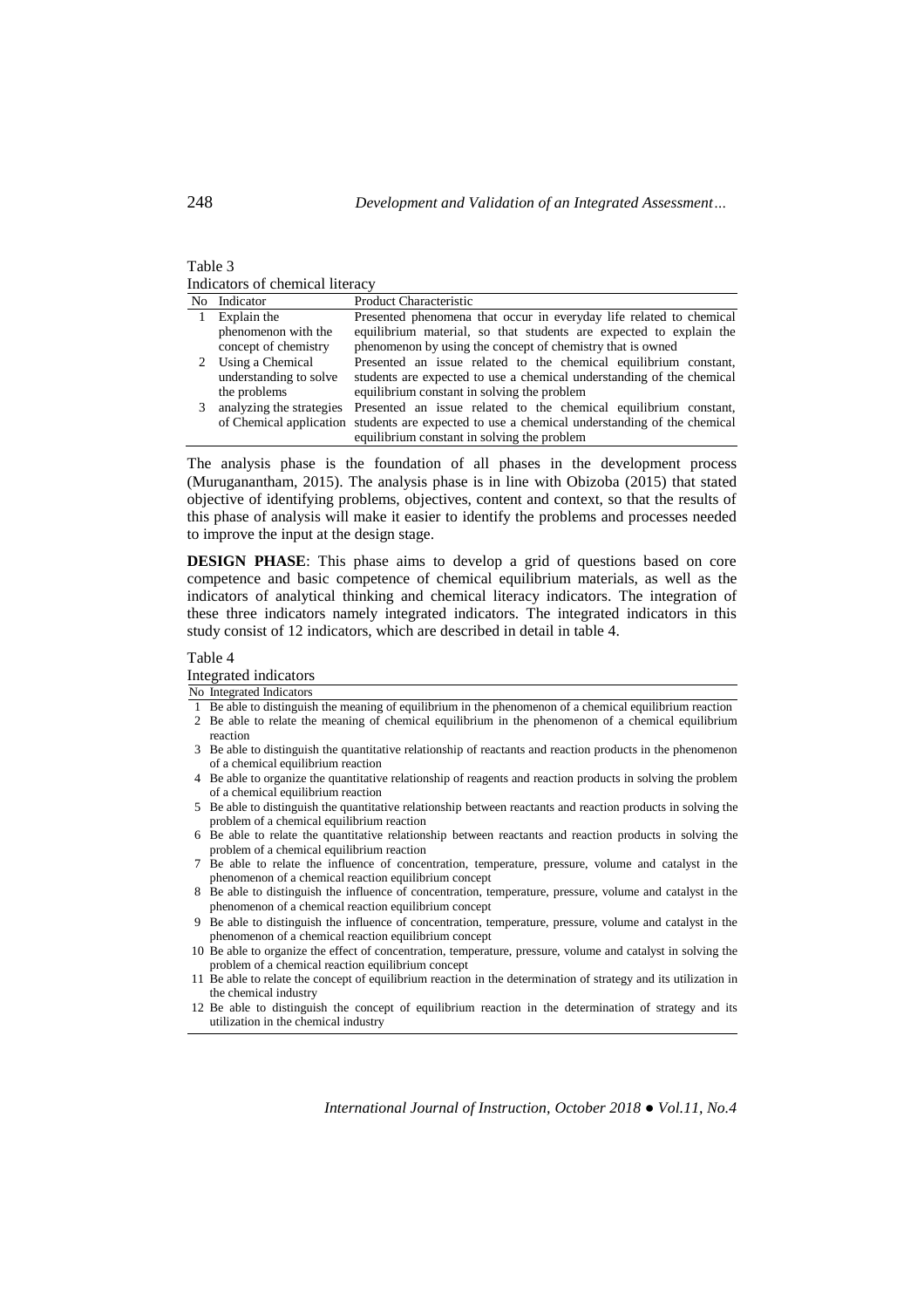# *Ad'hiya & Laksono* 249

The Integrated assessment instrument was in the form of open-ended multiple-choice questions. The instrument was designed with five options lettered A-E out of which only one was the correct as the accepted answer. The more options will increase reliability (Thorndike & Thorndike-Christ, 2010), and reduce success in guessing answers (Dehnad, Nasser, Hosseini, 2014).

The instruments developed based on integrated indicators and design scoring methods. The design of the scoring guidelines consisting of a score of 3, 2, 1, 0 (Bayrak, 2013) is shown in Table 5.

Table 5

Design of scoring guidelines

| Score | Description                                                                         |
|-------|-------------------------------------------------------------------------------------|
|       | If multiple choice answers are true and the reasons are true for a complete reason  |
|       | If multiple choice answers are true and the reasons are true for incomplete reasons |
|       | If the multiple choice answer is true and the reason is wrong                       |
|       | If the multiple choice answer is wrong and the reason is wrong                      |

**DEVELOPMENT PHASE**: The product titled "Integrated Assessment-Analytical Thinking and Chemical Literacy (IA-ATCL)". Initial products of IA-ATCL consists of 30 open-ended multiple-choice questions developed based on integrated indicators, where each indicator is represented by 1 or more questions. An example of IA-ATCL question is shown in table 6.

#### Table 6

An example of IA-ATCL items

#### **TOPIC: EGGSHELL**

1. In the eggshell contain nutrients such as calcium, iron, and other minerals that can be used as animal feed. The content of eggshells includes 95% calcium carbonate (CaCO<sub>3</sub>), phosphorus, and high-protein chains close to  $\frac{5}{9}$ , less chitin, 0.05% chitosan. The chemical formula of the eggshell is CaCO<sub>3</sub>. The equilibrium reaction that can occur in the eggshell:<br>Ca<sup>2+</sup> (aq) + CO<sub>3</sub><sup>2</sup> (aq) = CaCO<sub>3</sub>(s)  $\Delta H = -13$  kJ/mol

 $Ca^{2+} (aq) + CO_3^{2-} (aq) = CaCO_3(s)$   $\Delta H = -13 \text{ kJ/mol}$ 

Based on the eggshell equilibrium reaction, the thinnest eggshell can be obtained at the time of ...

|         | A. Spring<br>B. Snowing | C. Winter<br>D. Summer | Rainy |
|---------|-------------------------|------------------------|-------|
| Dageon: |                         |                        |       |

The Reason: ...............................................................................................................................................................

On stem, items are presented reading materials of chemical literacy with certain topics related to everyday life. Each item consists of five answer options and a reason column. Each question comes with scoring guidelines, as an example shown in Table 7.

Table 7

An example of the scoring guideline

|  | No Answer Description                                              | Score |
|--|--------------------------------------------------------------------|-------|
|  | If multiple choice answers are wrong.                              |       |
|  | If multiple choice answers are true and the reasons are wrong.     |       |
|  | If multiple choice answers are correct and reasons are incomplete. |       |
|  | The reasons are incomplete:                                        |       |
|  | The temperature is reject then the equilibrium shifts to the left  |       |

The temperature is raised, then the equilibrium shifts to the left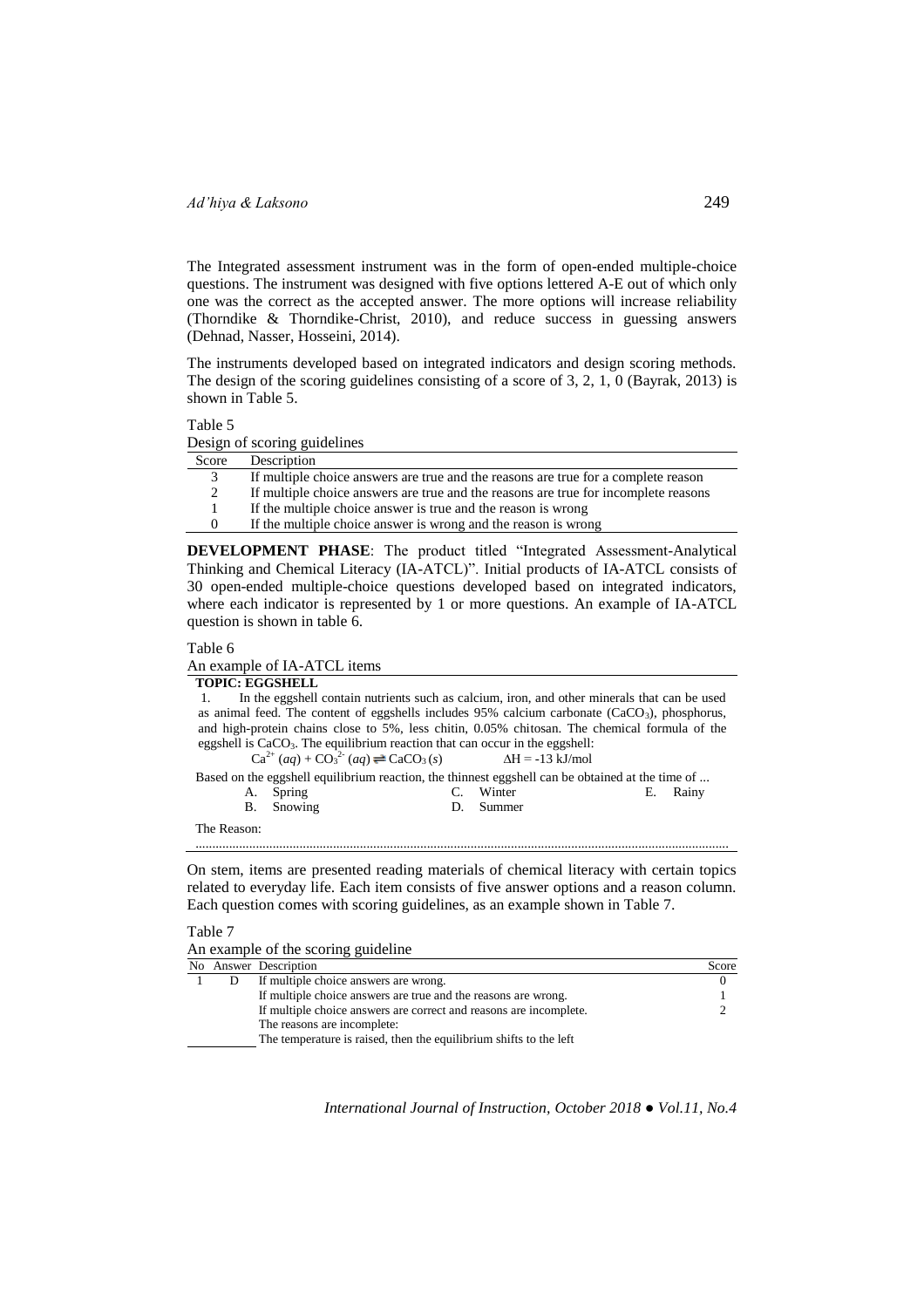3

| If multiple choice answers are true and the reasons are complete.                          |
|--------------------------------------------------------------------------------------------|
| Complete Reason:                                                                           |
| The equilibrium reaction is an exothermic reaction if the temperature is increased it will |
| shift to the left, meaning CaCO <sub>3</sub> decomposes into $Ca^{2+}$ and $CO32-$         |

**IMPLEMENTATION AND EVALUATION PHASE:** The phase to determine how the quality of the Products.

#### **Validation**

In content validation it would be useful to involve at least 5 or 7 experts in its field for Judge-scale content domains using scales rating (Yaghmale, 2003). In this Research, validation was performed by 7 experts, consisting of 1 chemical equilibrium material expert, 1 evaluation expert, and 5 school practitioners. Content validity of each items shows in figure 1.



# Figure 1

The Content Validity

The result of the content validity calculation of IA-ATCL show that 27 item were developed valid because the value of Aiken's V was greater than 0.86 (Aiken, 1985), but they needed improvements for some numbers based on expert revision (Medeiros, Junior, Torres, Vitor, Santos & Barichello, 2015). The items with index of validation below 0.86 were removed (Kovacic, 2017). The results of the content validity will support the results of construct validity (Yaghmale, 2003).

Table 8

| The value of KMO and Bartlett's Test                     |                    |         |  |  |  |
|----------------------------------------------------------|--------------------|---------|--|--|--|
| .804<br>Kaiser-Meyer-Olkin Measure of Sampling Adequacy. |                    |         |  |  |  |
| Bartlett's Test of Sphericity                            | Approx. Chi-Square | 1.090E3 |  |  |  |
|                                                          | df                 | 190     |  |  |  |
|                                                          | Sig.               | .000    |  |  |  |

Table 8 shows the requirement of construct validity that the value of KMO-MSA is  $0.804 > 0.5$ , which indicates that the samples taken are categorized as satisfactory, and Bartlett test significance value is  $0.000 \le 0.05$  indicating that research variable can be predicted and analyzed further (Beavers, Lunsbury, & Richard, 2013).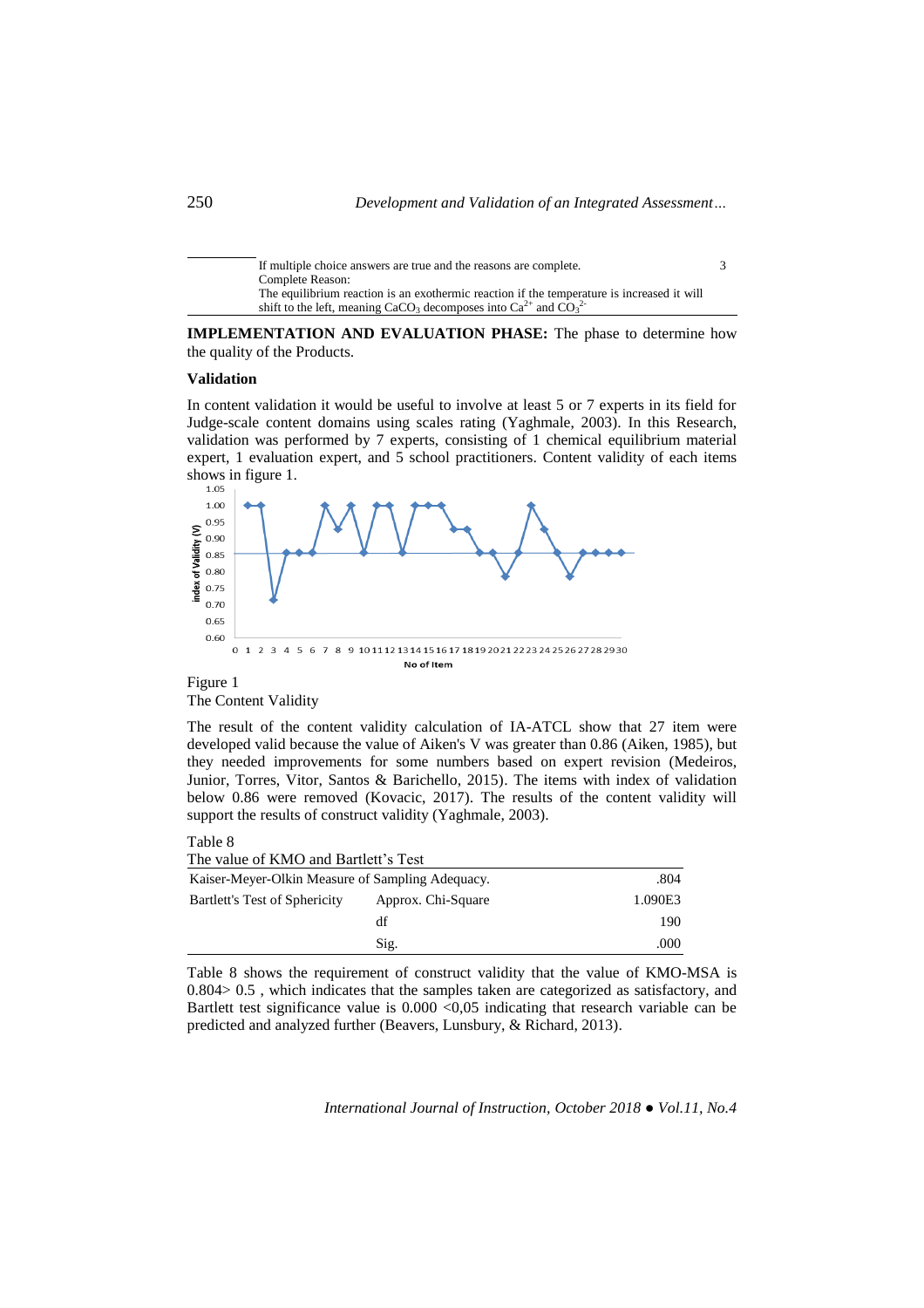The construct validity is calculated based on factor analysis, by interpreting the antiimage matrices data. 25 items of IA-ATCL are considered valid because the value of anti-images is greater than 0.5 (Chan & Idris, 2017). The value of anti-images for each item is shown in figure 2.



The Construct Validity

## **Item Fit**

Item fit is used to determine if an item is functioning optimally in measuring. Adam & Khoo (1990) explained that a good item would have a fit item value between 0.77-1.30. The result of the measurement of the fit items is presented in figure3.

| JNF 11<br><b>MNSQ</b> |                          | .56 | $.63$ $.71$ $.83$ | 1.00 | 1.20 | 1.40 1.60 | 1.80 |
|-----------------------|--------------------------|-----|-------------------|------|------|-----------|------|
|                       | 1 item 1                 |     |                   |      |      |           |      |
|                       | 2 item 2                 |     |                   |      |      |           |      |
|                       | 3 item 3                 |     |                   |      |      |           |      |
|                       | 4 item 4                 |     |                   |      |      |           |      |
|                       | 5 item 5                 |     |                   |      |      |           |      |
|                       | 6 item 6                 |     |                   |      |      |           |      |
|                       | 7 item 7                 |     |                   |      |      |           |      |
|                       | 8 item 8                 |     |                   |      |      |           |      |
|                       | 9 item 9                 |     |                   |      |      |           |      |
|                       | 10 item 10               |     |                   | ×    |      |           |      |
|                       | 11 item 11               |     |                   |      |      |           |      |
|                       | 12 item 12               |     |                   |      |      |           |      |
|                       | 13 item 13               |     |                   |      |      |           |      |
|                       | 14 item 14<br>15 item 15 |     |                   |      |      |           |      |
|                       | 16 item 16               |     |                   |      |      |           |      |
|                       | 17 item 17               |     |                   |      |      |           |      |
|                       | 18 item 18               |     |                   |      |      |           |      |
|                       | 19 item 19               |     |                   |      |      |           |      |
|                       | 20 item 20               |     |                   |      |      |           |      |
|                       | 21 item 21               |     |                   |      |      |           |      |
|                       | 22 item 22               |     |                   |      |      |           |      |
|                       | $23$ item $23$           |     |                   |      |      |           |      |
|                       | 24 item 24               |     |                   |      |      |           |      |
|                       | 25 item 25               |     |                   |      |      |           |      |
|                       | Figure 3                 |     |                   |      |      |           |      |



It shows that the 4 items are not fit with the model, so it needs to be fixed or may be eliminated (Yusoff, M.S.B, 2015). The next step taken is to eliminate the 4 problems, and to calculate the item fit analysis again. In addition to these four items, there is one problem that is eliminated as well, that is, the problem is in the range of 0.77. So there are 20 questions that are stated fit.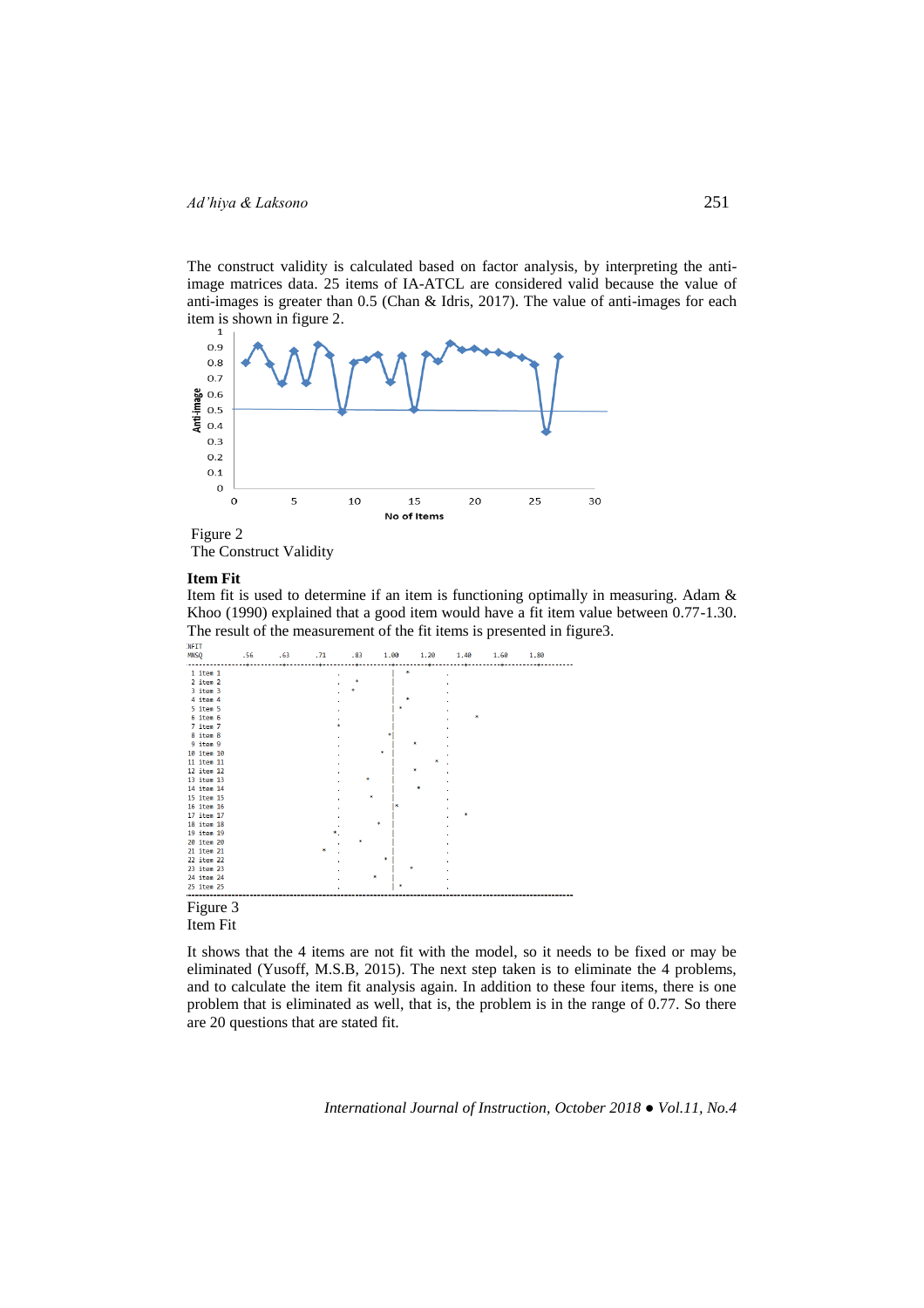# **Items Difficulty**

Based on the data, the difficulty of the items at IA-ATCL has spread evenly at each level. Complete data items difficulty is presented in figure 4.





According to Adedoyin & Mokobi (2013), if the calculation of the difficulty of the items has a  $\delta$  (Measures)≥1 then it is categorized Very Difficult, 0.5  $\leq \delta$  <1 categorized Difficult,  $-0.5 \le \delta < 0.5$  categorized Moderate,  $-1 \le \delta < 0.5$  categorized easy and  $\delta \le -1$ categorized very easy. The results of the difficulty calculation on IA-ATCL using Winstep, indicating that there are 3 items (15%) included in very difficult category, 3 items (15%) included in difficult category, 8 items (40%) included in moderate category, 5 items (25%) included in the easy category, and 1 question (5%) included in the category very easy. The level of difficulty of this study is already good, because an item is good if it is at -2.0 logit and 2.0 logit (Hambleton & Swaminathan, 1985).

#### **Item Function Information**

**T**he maximum value of the test information function is at the value of 20.774 logit which is in the ability  $(\theta)$  of the participant in the value of -0.20 logit with an estimated standard error of 0.2194. It shows that the tests are good and include high category so it can be concluded that the integrated assessment instrument has a high degree of accuracy to estimate the student's ability (Wiberg, 2004). Figure 4 shows that the intersection curve between the test information function and the standard error estimation are at  $\theta = -3.05$  logit and  $+3.00$  logit. This indicates that the integrated assessment instrument developed is reliable if it is tested to participants who have capabilities in the range of -3.05  $\leq \theta \leq 3.00$  logit. Thus, it can be concluded that the integrated assessment instrument developed is reliable to be tested to test participants with low, moderate or high ability (Sumintono & Widhiarso, 2005). Furthermore, Hambleton, Swaminathan & Rogers (1991) suggests that the use of the test information function is more reliable than the use of reliability in classical test theory, due to several factors: the shape depends only on the items in the test, and has an estimated measurement error at each level of ability.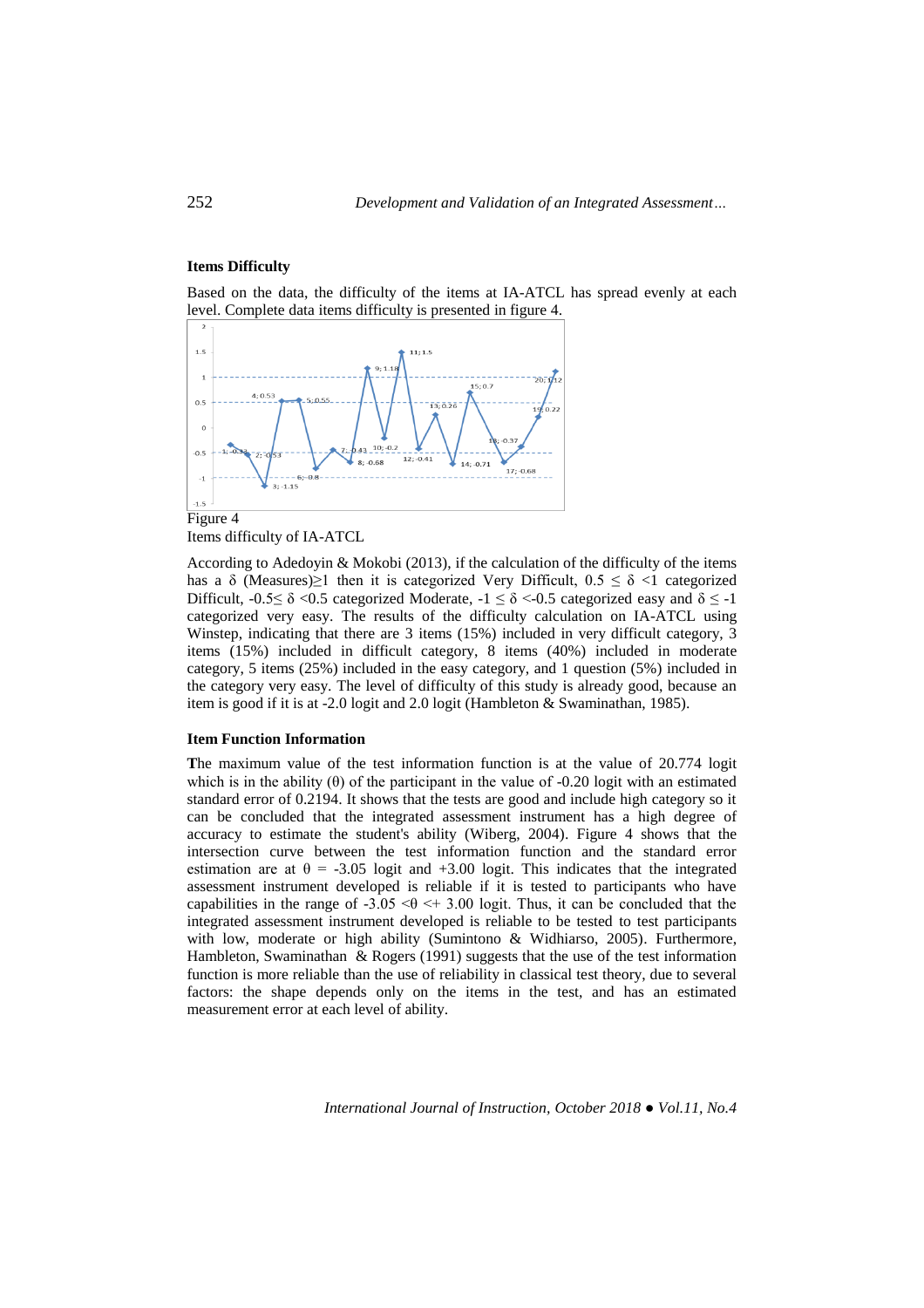

Figure 5

The intersection curve between the test information function and the standard error estimation

This study is in line with the research conducted by El-yassin (2015) that develops integrated assessment in medical education. The results of this study also shows that integrated assessment is one of the ways to enhance student outcomes. Another study was also conducted by Bourke & Mentis (2014) who examined the integrating assessment approaches for inclusive education. The results of this study also show that integrated assessment is the best way to assess high-need students, because they have to assess many aspects at a time. The interrelation between the research results and analyses and this present research is that the integrated research is one of the best ways to measure several aspects at a time, so expect the assessment of student learning outcomes can be maximized.

# **CONCLUSION**

This research has successfully developed 20 items of questions that can measure students' analytical thinking and chemical literacy skills. The instrument consists of 20 questions scattered into the level of difficulty. 3 items were included in very difficult category, 3 items were included in the difficult category, 8 items were included in the moderat category, 5 items were included in the easy category, and 1 question was included in the very easy category. Morckish (1995) explains that integrated assessments are easy to use and support for the advancement of learning theories, teachers, and learning styles of learners. Along with this, integrated assessment can be used to measure learners' involvement in learning (Dorman, Waldrip, Fisher, 2006), so that the instrument is expected to be used as an appraisal instrument on applying a learning model or approach aimed at improving analytical and literacy thinking skills chemistry of students. This instrument can also serve as a guideline in the development of integrated assessment instruments on other chemical materials.

# **REFERENCES**

Adam, R.J., & Khoo, S. (1996). *Quest: The Interactive Test Analysis System Version 2.1.* Camberwell, Victoria: The Australian Council for Educational Research.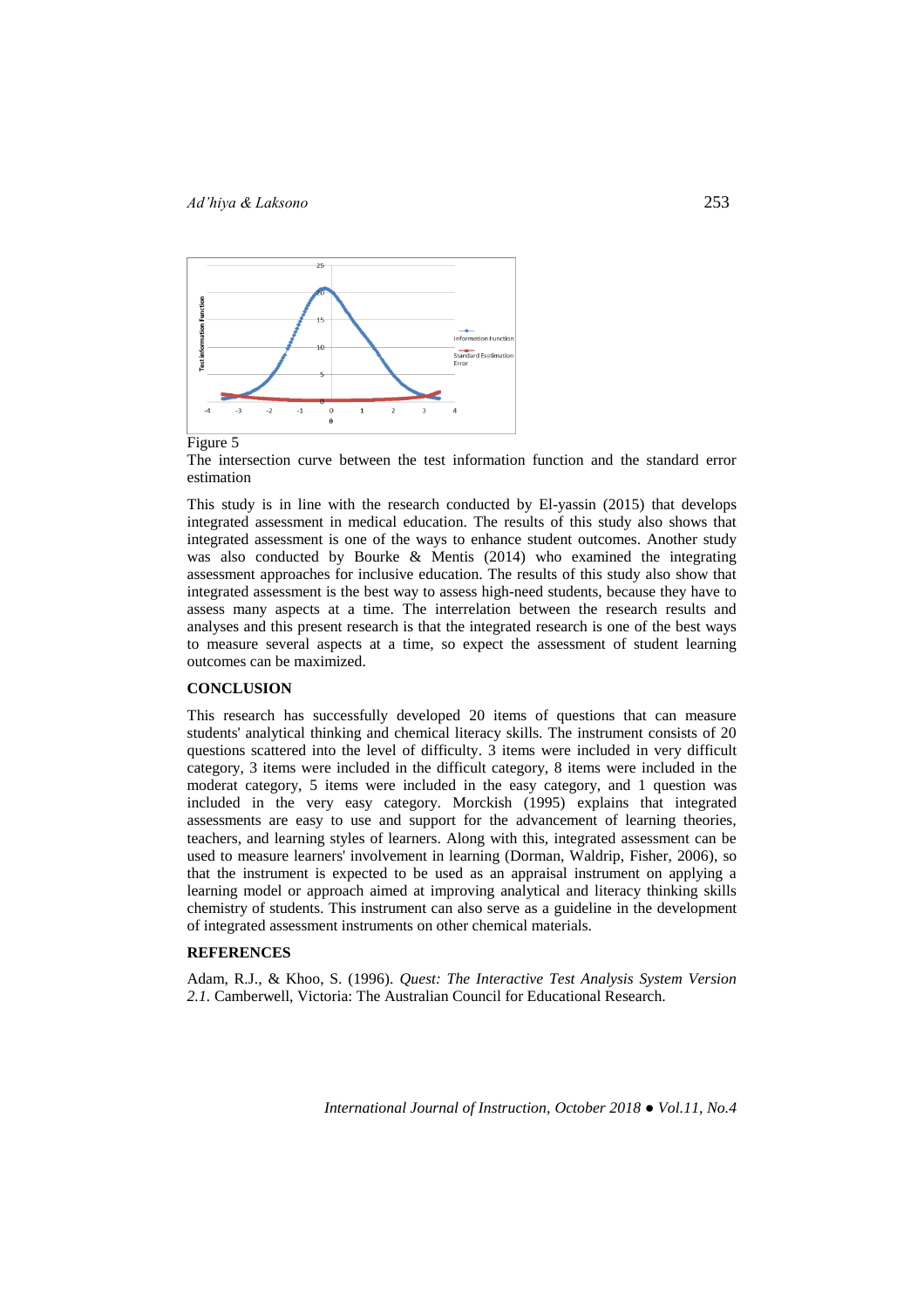Adedoyin, O.O., & Mokobi, T. (2013). Using IRT psychomteric in examining the quality of yunior certificate mathematic multiple choice examination test items. *International of Asian Social Science, 3*(4), 992-1011.

Aiken, L.R. (1985). Three coefficient for analyzing the reliability and validity of ratings. E*ducational and Psychological Measurement*, 45, 131-142.

Anwar, B. & Mumthas. (2014). Taking triarchic teaching to classrooms: giving everybody a fair chance. *International Journal of Advanced Research, 2(5),* 455-458.

Art-in & Sitthipon. (2012). Development of teachers' learning management emphasizing on analytical thinking in Thailand. *Procedia - Social and Behavioral Sciences, 46*, 3339 – 3344.

Bayrak, B.K. (2013). Using two-tier test to identify primary students' conceptual understanding and alternative conceptions in acid base. *Mevlana International Journal of Education, 3*(2), 19-26.

Beavers, A.S., Lounsbury, J.W., Richard, J.K., et al. (2013). Practical considerations for using factorial analysis in Educational Research. *Practical Assessment, Research & Evaluation, 18*(6), 1-13.

Bourke, R., & Mentis, M. (2014). An assessment framework for inclusive education : integrating assessment approaches. *Assessment in Education : Principles, Policy & Practice*.*,* 37–41.

Celik, S. (2014). Chemical literacy levels of science and mathematics teacher candidates. *Australian Journal of Teacher Education, 39 (1),* 1-15.

Chan, L.L., & Idris, N. (2017). Validity and reliability of the instrument using exploratory factor analysis and cronbach's alpha*. International Journal of Academic Research in Business and Social Sciences,* 7(10), 400-410.

Chonkaew, P., Sukhummek, B., & Faikhamta, C. (2016). Development of analytical thinking ability and attitudes towards science learning of grade-11 students through science technology engineering and mathematics (STEM education) in the study of stoichiometry. *Chemistry Education Research and Practice.* 

Cigdemoglu, C., & Geban, O. (2015). Improving students' chemical literacy level on thermochemical and thermodynamics concepts through context-based approach. *Chemistry Education Research and Practice,* 1-15.

Dehnad, A., Nasser, H., & Hosseini, A.F. (2014). A Comparison between three-and four-option multiple choice questions. *Procedia-Social and Behavioral Sciences,* 98, 398-403.

Dorman, J. P., Fisher, D. L., & Waldrip, B. G. (2009). Using the student perceptions of assessment questionnaire (SPAQ) to develop an assessment typology for science classes. *Journal of Science Education,* 9(1), 13-17.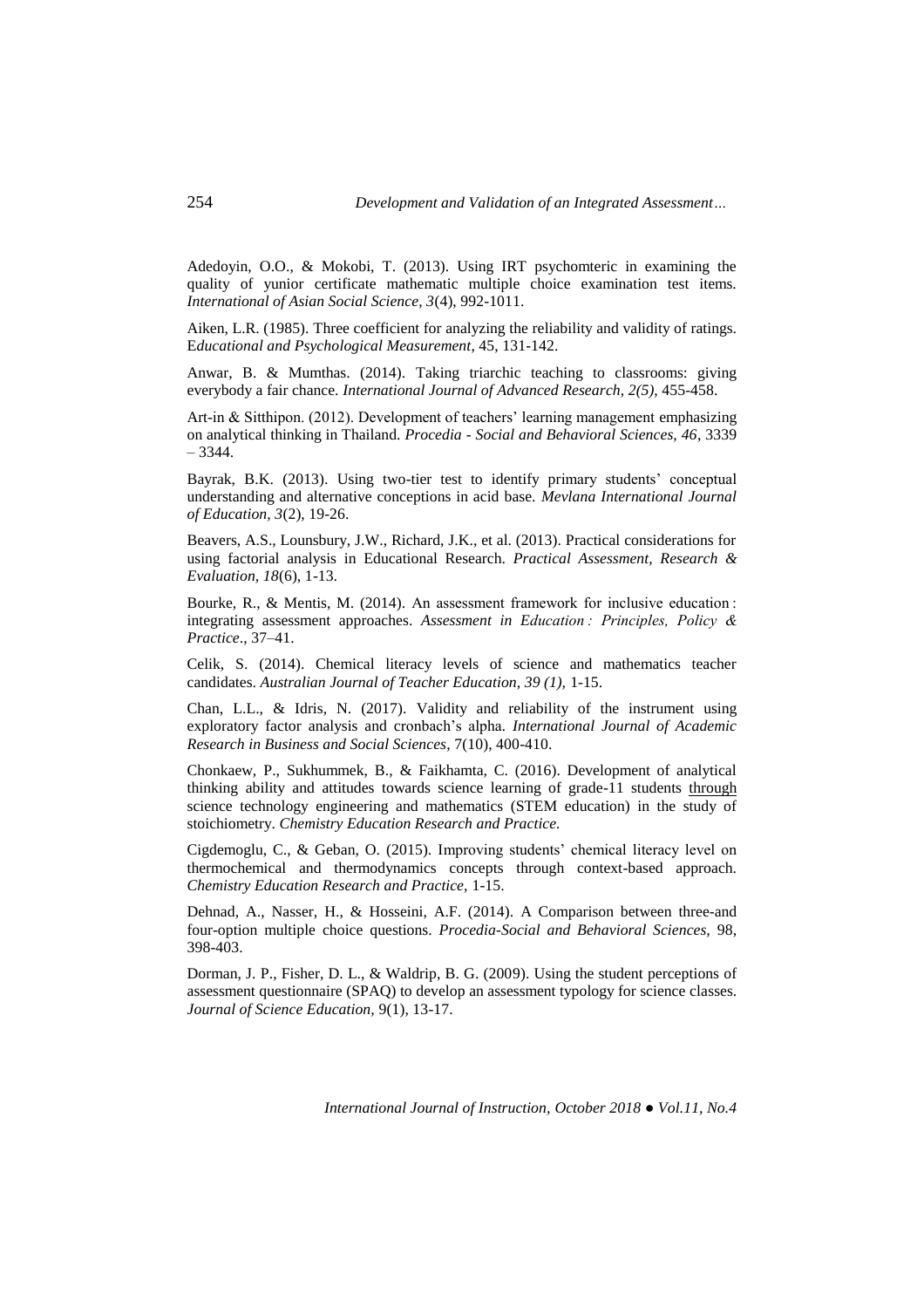El-Yassin, H.D. (2015). Integrated assessment in medical education. *J Contemp Med Sci, 1(4),* 36–38.

Fensham, P.J., & Bellocchi, A. (2013). Higher order thinking in chemistry curriculum and its assessment**.** *Thinking Skills and Creativity, 10,* 250– 264.

Fives,H., Huebner, W., Birnbaum, A.S., & Nicolich, M. (2014). Developing a measure of scientific literacy for middle school students. *Science Education*, *98(4),* 549–580.

Hambleton, R.K., & Swaminathan, H. (1985). *Item Response Theory Principles and Applications.* Boston: Kluwer Nijhoff Publishing.

Hambleton, R.K., Swaminathan, H., & Rogers, H.J. (1991*). Fundamentas of items response theory*. Newbur Park: Sage Publication.

Jurecki, K., & Wander, M.C.F. (2012). Science literacy, critical thinking, and scientific literature: guidelines for evaluating scientific literature in the classroom. *Journal Of Geoscience Education*, 60, 100–105.

Lateef, A., Dahar, M.A, & Latif, K. (2016). Impact Of Higher Order Thinking Skills Of University Students On Their Academic Performance. *Sci.Int.(Lahore)*, 28(2), 2031- 2035.

Medeiros, R.K.S., Junior, M.A.F., Torres, G.V, Vitor, A.F., Santos, V.E.P., & Barichello, E. (2015). Content validity of an instrument about knowledge on nasogastric intubation. *Bioscience Journal,* 31(6), 1862-1870.

McPhun, Helen. (2010). *Integrated assessments – engaging ways to enhance learner outcomes.* Good Practice Publication Grant.

Montaku, S., Kaittikomol, P., & Tiranathanakul, P. (2012). The model of analytical thinking skill training process. *Research Journal of Applied Science, 7(1),* 17-20.

Mockrish, R.M.Jr. (1995). *Integrated assessment for an integrated curriculum: A field guide to middle school education.* Ann Arbor, Michigan: UMI Company.

Muruganantham, G. (2015). Developing of E-content package by using ADDIE Model. *International Journal of Applied Research,* 1(3), 52-54.

OECD. (2013). *PISA 2015 Draft science framework*. Paris: OECD.

Obizoba, C. (2015). Instructional design models—framework for innovative teaching and learning methodologies. *International Journal of Higher Education Management, 2*(1), 40-51.

Petrovska, S., & Veselinovska, S.S. (2013). Contemporary pedagogical approaches for developing higher level thinking on science classes. *Procedia - Social and Behavioral Sciences*, 92, 702 – 710.

Ramirez, R.P.B., & Ganaden. (2008). Creative activities and students' higher order thinking skills. *Education Quarterly,66 (1),* 22-33.